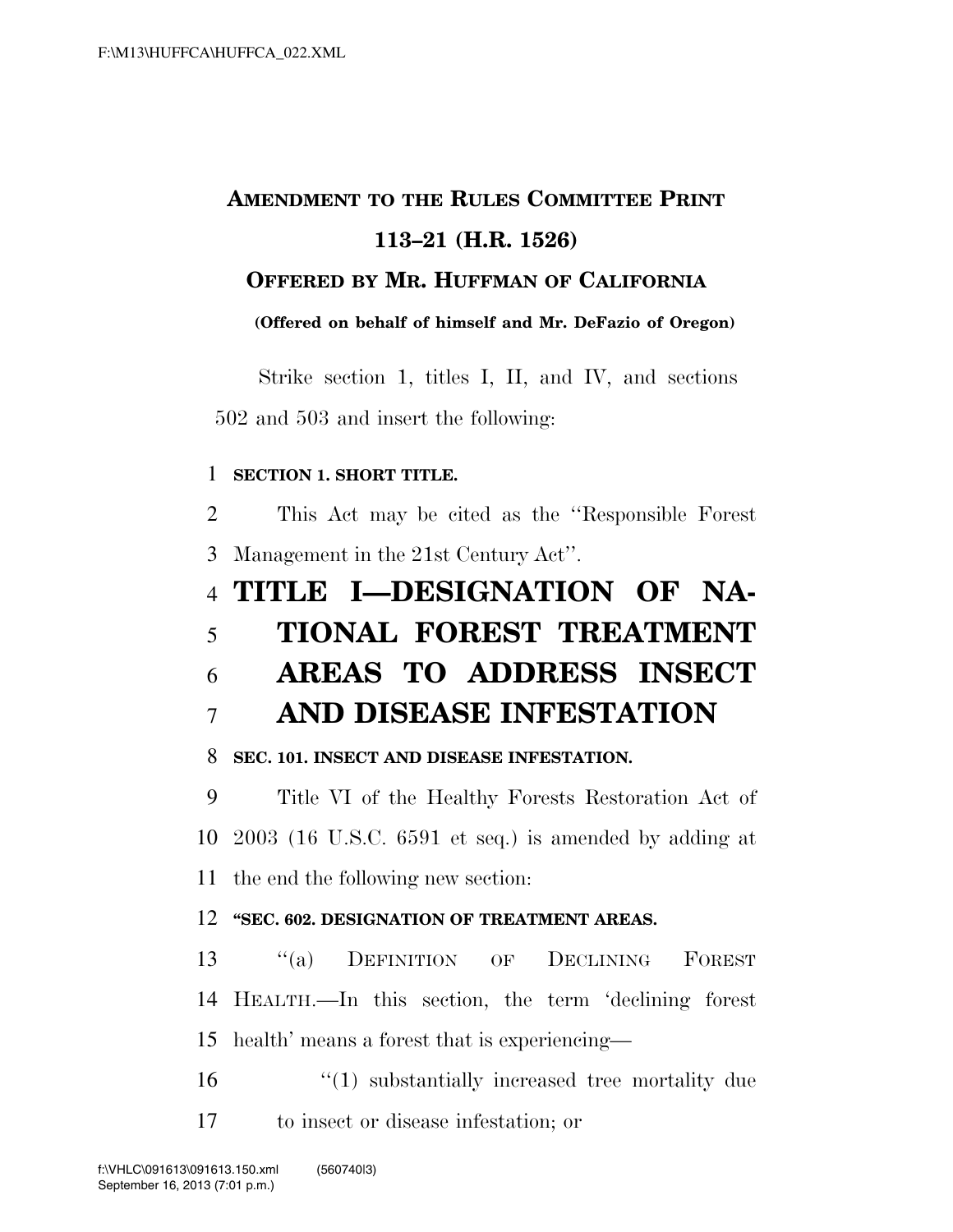$\mathfrak{D}$ 

1 ''(2) dieback due to infestation or defoliation by insects or disease.

''(b) DESIGNATION OF TREATMENT AREAS.—

4 "(1) INITIAL AREAS.—Not later than 60 days after the date of the enactment of this section, the Secretary shall, if requested by the Governor of the State, designate as part of an insect and disease treatment program 1 or more subwatersheds (sixth- level hydrologic units, according to the System of Hydrologic Unit Codes of the United States Geologi- cal Survey) in at least 1 national forest in each State that is experiencing an insect or disease epi-demic.

14 ''(2) ADDITIONAL AREAS.—After the end of the 60-day period described in paragraph (1), the Sec- retary may designate additional subwatersheds under this section as needed to address insect or dis-ease threats.

 ''(c) REQUIREMENTS.—To be designated a subwater-shed under subsection (b), the subwatershed shall be—

21 ''(1) experiencing declining forest health, based on annual forest health surveys conducted by the Secretary;

24 "(2) at risk of experiencing substantially in-creased tree mortality over the next 15 years due to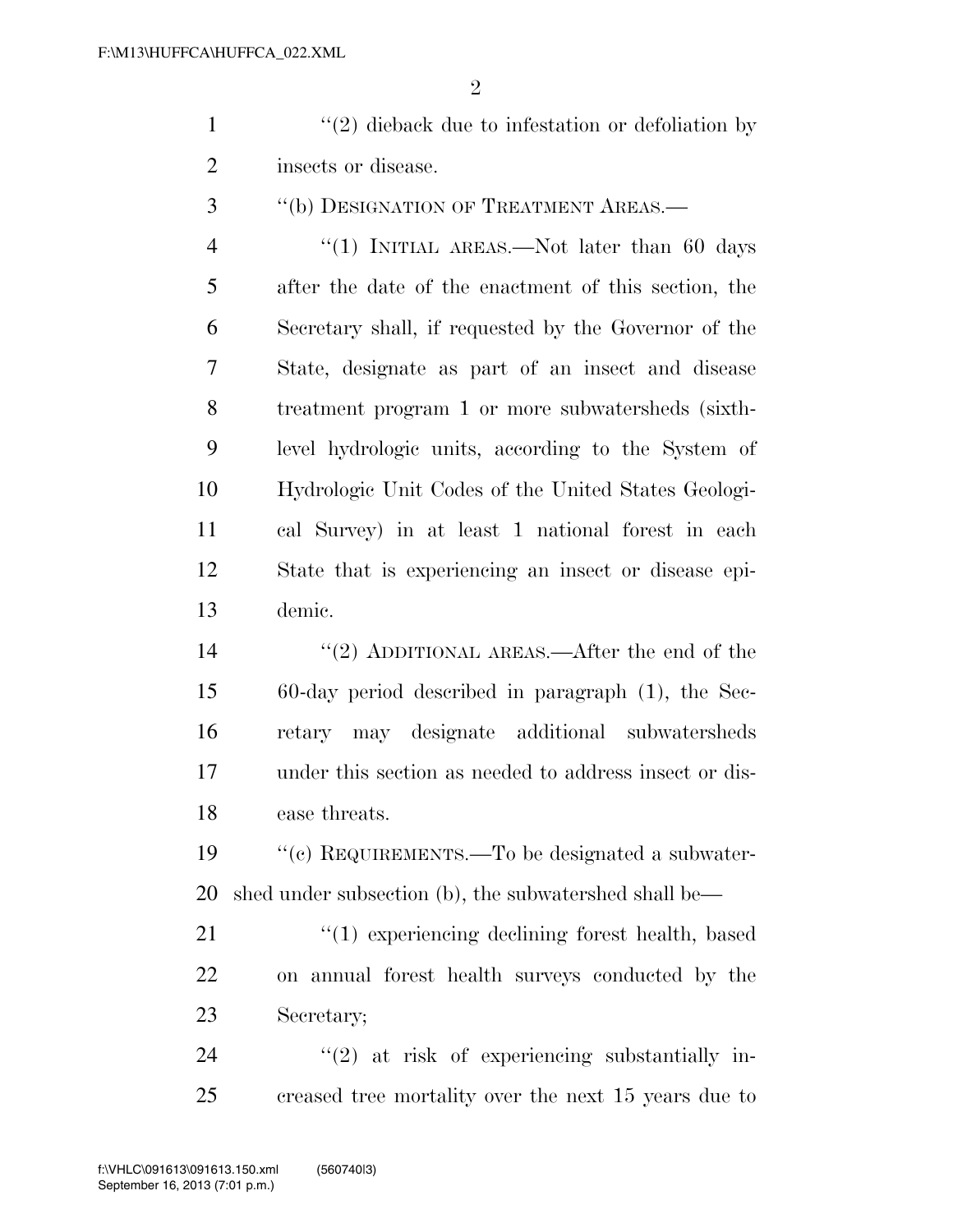| $\mathbf{1}$   | insect or disease infestation, based on the most re-        |
|----------------|-------------------------------------------------------------|
| $\overline{2}$ | cent National Insect and Disease Risk Map pub-              |
| 3              | lished by the Forest Service; or                            |
| 4              | $(3)$ in an area in which the risk of hazard                |
| 5              | trees poses an imminent risk to public infrastruc-          |
| 6              | ture, health, or safety.                                    |
| 7              | "(d) TREATMENT OF AREAS.—                                   |
| 8              | "(1) IN GENERAL.—The Secretary may carry                    |
| 9              | out priority projects on Federal land in the sub-           |
| 10             | watersheds designated under subsection (b) to re-           |
| 11             | duce the risk or extent of, or increase the resilience      |
| 12             | to, insect or disease infestation in the subwater-          |
| 13             | sheds.                                                      |
| 14             | "(2) AUTHORITY.—Any project under para-                     |
| 15             | graph (1) for which a public notice to initiate             |
| 16             | scoping is issued on or before September 30, 2018,          |
| 17             | may be carried out in accordance with subsections           |
| 18             | $(b)$ , $(c)$ , and $(d)$ of section 102, and sections 104, |
| 19             | 105, and 106.                                               |
| 20             | $\lq(3)$ EFFECT.—Projects carried out under this            |
| 21             | subsection shall be considered authorized hazardous         |
| 22             | fuel reduction projects for purposes of the authori-        |
| 23             | ties described in paragraph (2).                            |
|                |                                                             |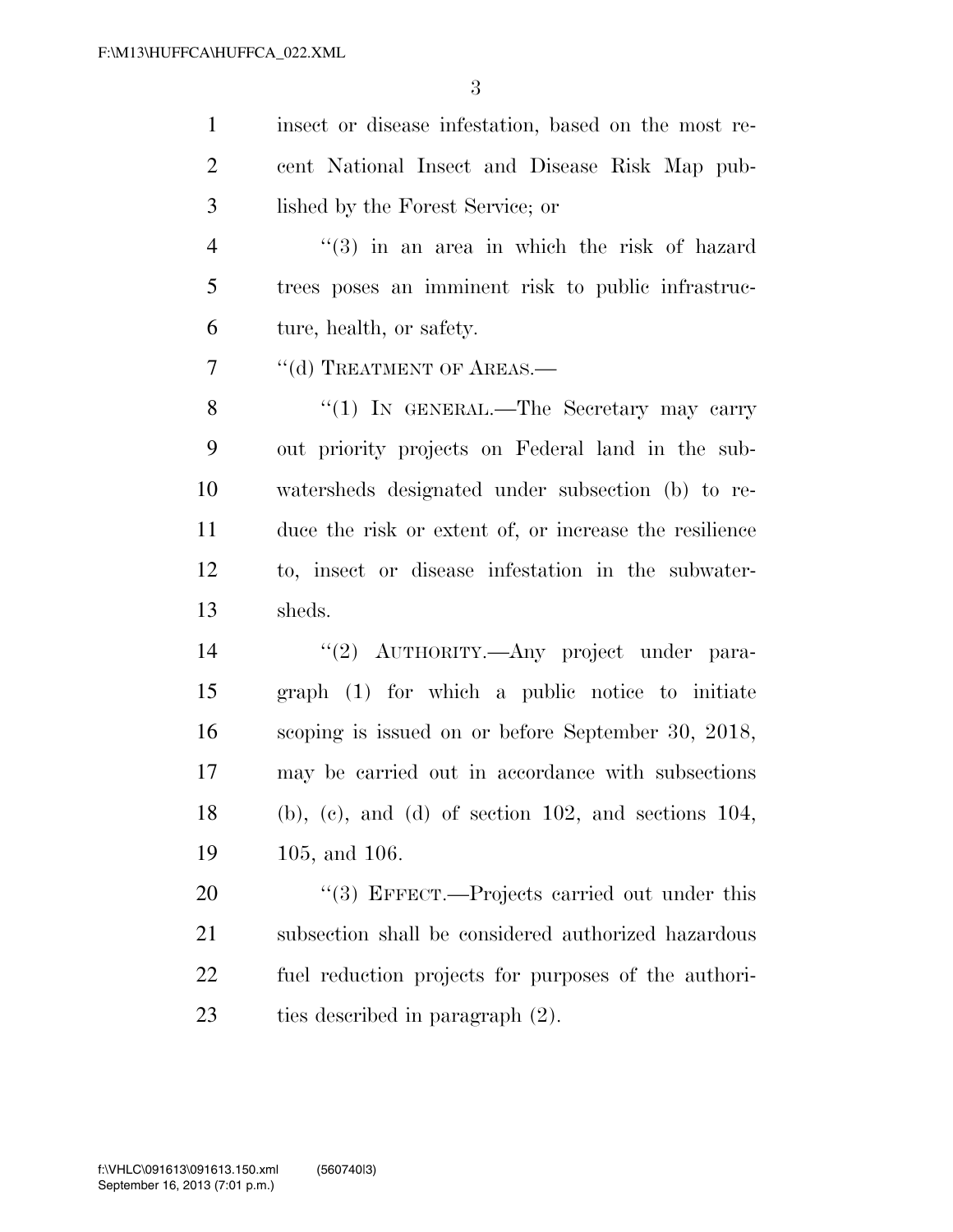| $\mathbf{1}$   | "(4) REPORT.—Not later than September 30,                   |
|----------------|-------------------------------------------------------------|
| $\overline{2}$ | 2018, the Secretary shall issue a report on actions         |
| 3              | taken to carry out this subsection, including—              |
| $\overline{4}$ | $\lq\lq$ an evaluation of the progress towards              |
| 5              | project goals; and                                          |
| 6              | $\lq\lq (B)$ recommendations for modifications to           |
| 7              | the projects and management treatments.                     |
| 8              | "(e) TREE RETENTION.—The Secretary shall carry              |
| 9              | out projects under subsection (d) in a manner that maxi-    |
| 10             | mizes the retention of old-growth and large trees, as ap-   |
| 11             | propriate for the forest type, to the extent that the trees |
| 12             | promote stands that are resilient to insects and disease.   |
| 13             | "(f) AUTHORIZATION OF APPROPRIATIONS.—There                 |
| 14             | is authorized to be appropriated to carry out this section  |
| 15             | $$200,000,000$ for each of fiscal years $2014$ through      |
| 16             | 2018."                                                      |
| 17             | <b>TITLE II-GOOD NEIGHBOR</b>                               |
| 18             | <b>FORESTRY</b>                                             |
| 19             | SEC. 201. DEFINITIONS.                                      |
| 20             | In this title:                                              |
| 21             | (1)<br>AUTHORIZED RESTORATION SERVICES.-                    |
|                |                                                             |

 The term ''authorized restoration services'' means similar and complementary forest, rangeland, and watershed restoration services carried out—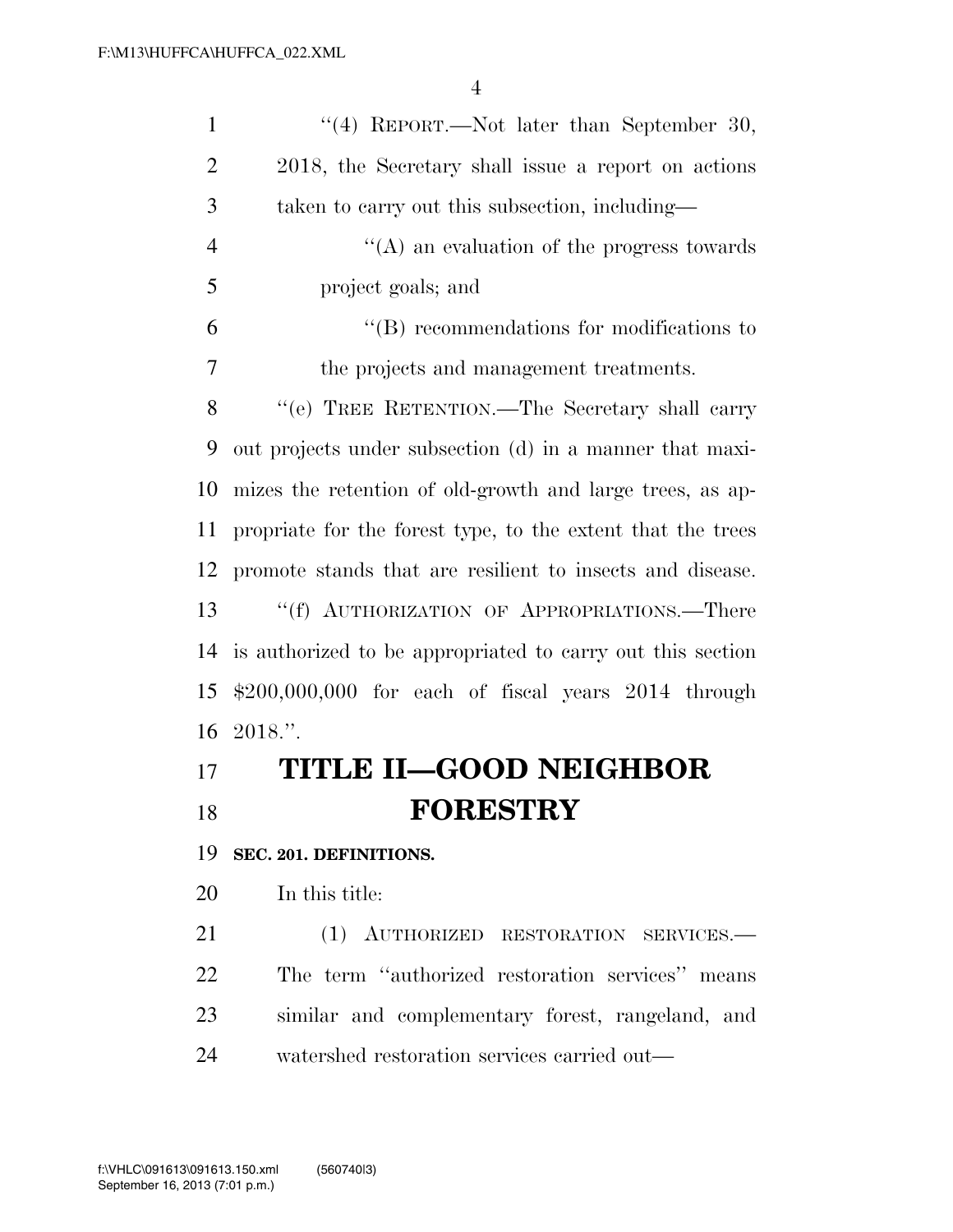| $\mathbf{1}$   | (A) on Federal land and non-Federal land;       |
|----------------|-------------------------------------------------|
| $\overline{2}$ | and                                             |
| 3              | (B) by either the Secretary or a Governor       |
| $\overline{4}$ | pursuant to a good neighbor agreement.          |
| 5              | $(2)$ FEDERAL LAND.—                            |
| 6              | (A) IN GENERAL.—The term "Federal               |
| 7              | land" means land in a State located in whole or |
| 8              | in part west of the 100th meridian that is—     |
| 9              | (i) National Forest System land; or             |
| 10             | (ii) public land (as defined in section)        |
| 11             | 103 of the Federal Land Policy and Man-         |
| 12             | agement Act of 1976 (43 U.S.C. 1702)).          |
| 13             | (B) EXCLUSIONS.—The term "Federal               |
| 14             | land" does not include—                         |
| 15             | (i) a component of the National Wil-            |
| 16             | derness Preservation System;                    |
| 17             | (ii) Federal land on which the removal          |
| 18             | of vegetation is prohibited or restricted by    |
| 19             | Act of Congress or Presidential proclama-       |
| 20             | tion (including the applicable implementa-      |
| 21             | tion plan); or                                  |
| 22             | (iii) a wilderness study area.                  |
| 23             | <b>(3)</b><br>FOREST, RANGELAND, AND WATERSHED  |
| 24             | RESTORATION SERVICES.-                          |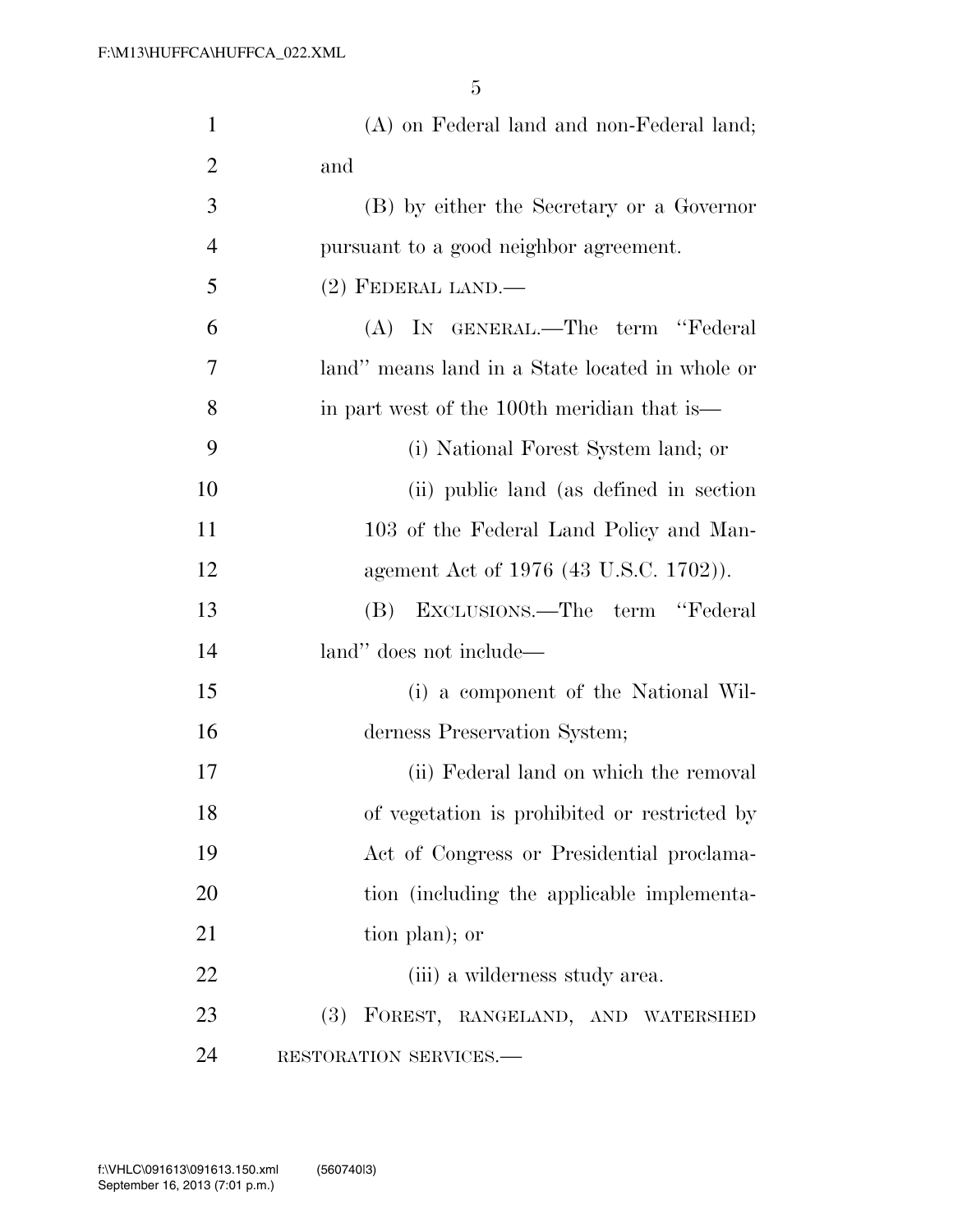| $\mathbf{1}$   | (A) IN GENERAL.—The term "forest,                    |
|----------------|------------------------------------------------------|
| $\overline{2}$ | rangeland, and watershed restoration services"       |
| 3              | $means$ —                                            |
| $\overline{4}$ | (i) activities to treat insect- and dis-             |
| 5              | ease-infected trees;                                 |
| 6              | (ii) activities to reduce hazardous                  |
| $\tau$         | fuels; and                                           |
| 8              | (iii) any other activities to restore or             |
| 9              | improve forest, rangeland, and watershed             |
| 10             | health, including fish and wildlife habitat.         |
| 11             | (B) EXCLUSIONS.—The term "forest,                    |
| 12             | rangeland, and watershed restoration services"       |
| 13             | does not include—                                    |
| 14             | (i) construction, reconstruction, re-                |
| 15             | pair, or restoration of roads or parking             |
| 16             | areas; or                                            |
| 17             | (ii) construction, alteration, repair or             |
| 18             | replacement of public buildings or works.            |
| 19             | (4) GOOD NEIGHBOR AGREEMENT.—The term                |
| 20             | "good neighbor agreement" means a cooperative        |
| 21             | agreement or contract (including a sole source con-  |
| 22             | tract) entered into between the Secretary and a Gov- |
| 23             | ernor to carry out authorized restoration services   |
| 24             | under this Act.                                      |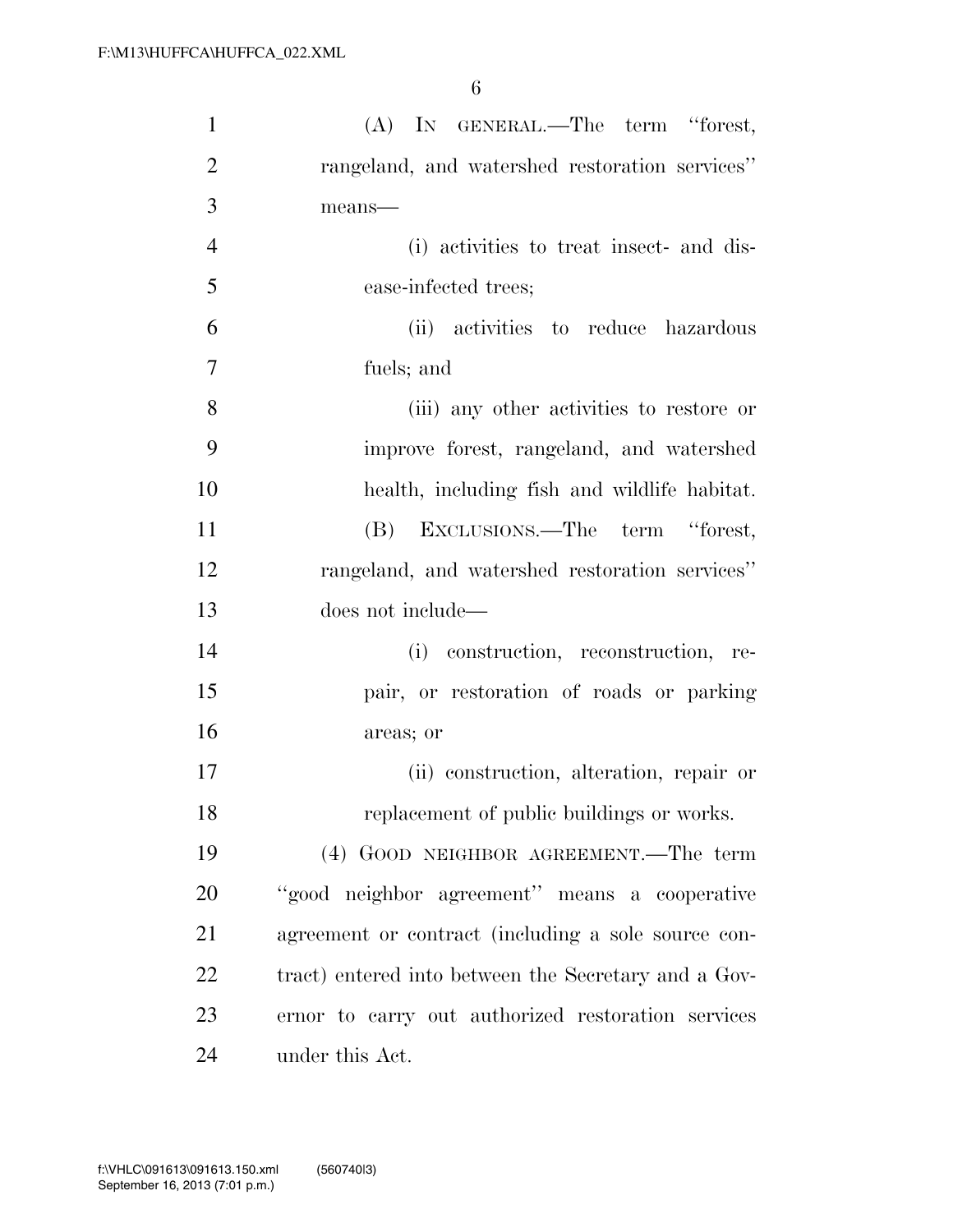| $\mathbf{1}$   | (5) GOVERNOR.—The term "Governor" means                |
|----------------|--------------------------------------------------------|
| $\overline{2}$ | the Governor or any other appropriate executive offi-  |
| 3              | cial of an affected State.                             |
| $\overline{4}$ | $(6)$ ROAD.—The term "road" has the meaning            |
| 5              | given the term in section $212.1$ of title 36, Code of |
| 6              | Federal Regulations (as in effect on the date of en-   |
| 7              | actment of this Act).                                  |
| 8              | SECRETARY.—The term "Secretary<br>(7)                  |
| 9              | means-                                                 |
| 10             | (A) the Secretary of Agriculture, with re-             |
| 11             | spect to National Forest System land; and              |
| 12             | (B) the Secretary of the Interior, with re-            |
| 13             | spect to Bureau of Land Management land.               |
| 14             | SEC. 202. GOOD NEIGHBOR AGREEMENTS.                    |
| 15             | (a) GOOD NEIGHBOR AGREEMENTS.—                         |
| 16             | (1) IN GENERAL.—The Secretary may enter                |
| 17             | into a good neighbor agreement with a Governor to      |
| 18             | coordinate the procurement and implementation of       |
| 19             | authorized restoration services in accordance with     |
| 20             | this section.                                          |
| 21             | (2)<br>PUBLIC AVAILABILITY.—The<br>Secretary           |
| 22             | shall make each good neighbor agreement available      |
| 23             |                                                        |
|                | to the public.                                         |